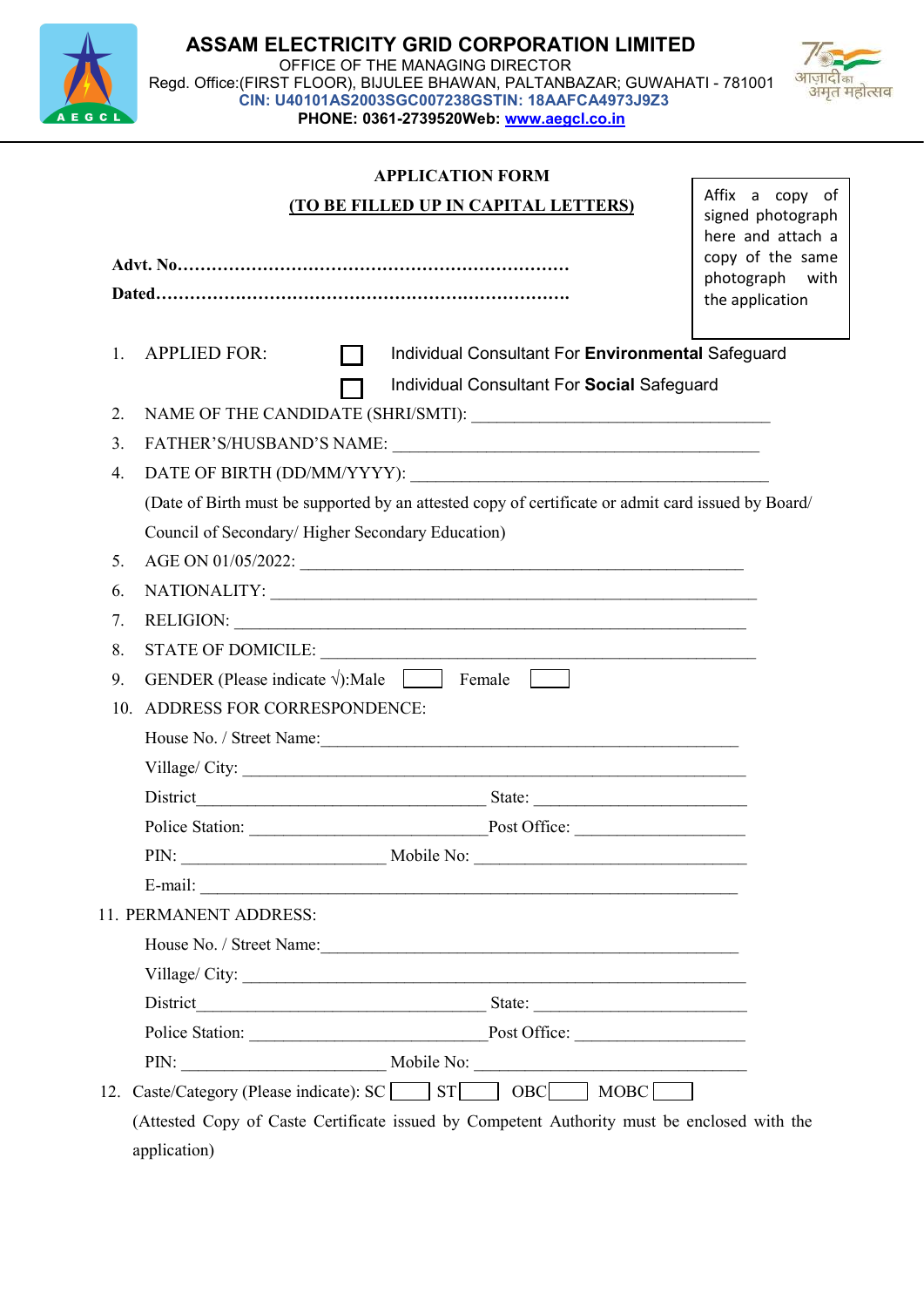



# 13. EDUCATIONAL QUALIFICATION(ANNEX EXTRA SHEET IF REQUIRED):

| Name of the               | Duration  | Year of | Name of the Board/   | Class/   | % of marks |
|---------------------------|-----------|---------|----------------------|----------|------------|
| <b>Examination Passed</b> | of Course | passing | University/Institute | Division | obtained   |
| <b>HSLC</b> or Equivalent |           |         |                      |          |            |
| HSSLC or                  |           |         |                      |          |            |
| Equivalent                |           |         |                      |          |            |
| Degree/Diploma            |           |         |                      |          |            |
| Post Graduation           |           |         |                      |          |            |
| Any Other                 |           |         |                      |          |            |
| Qualification             |           |         |                      |          |            |
| (Please Specify)          |           |         |                      |          |            |

(Self-Attested copies of all relevant mark sheets must be enclosed with the Application)

### 14. POST QUALIFICATION EXPERIENCE (ANNEX EXTRA SHEET IF REQUIRED):

| Name & Address of the | Post Held | Nature of<br>Job | Experience   |      |    |
|-----------------------|-----------|------------------|--------------|------|----|
| organization/Employer |           |                  | No. of years | From | To |
|                       |           |                  |              |      |    |
|                       |           |                  |              |      |    |
|                       |           |                  |              |      |    |
|                       |           |                  |              |      |    |
|                       |           |                  |              |      |    |
|                       |           |                  |              |      |    |

(Self-Attested copies of all relevant testimonials must be enclosed with the Application)

# **DECLARATION**

I hereby declare that the particulars furnished above are complete and correct to the best of my knowledge and belief. I understand that if at any stage, it is found that the information given in the application is false or incorrect or I do not satisfy the eligibility criteria, my candidature/engagement is liable to be cancelled.

Place:

Date: